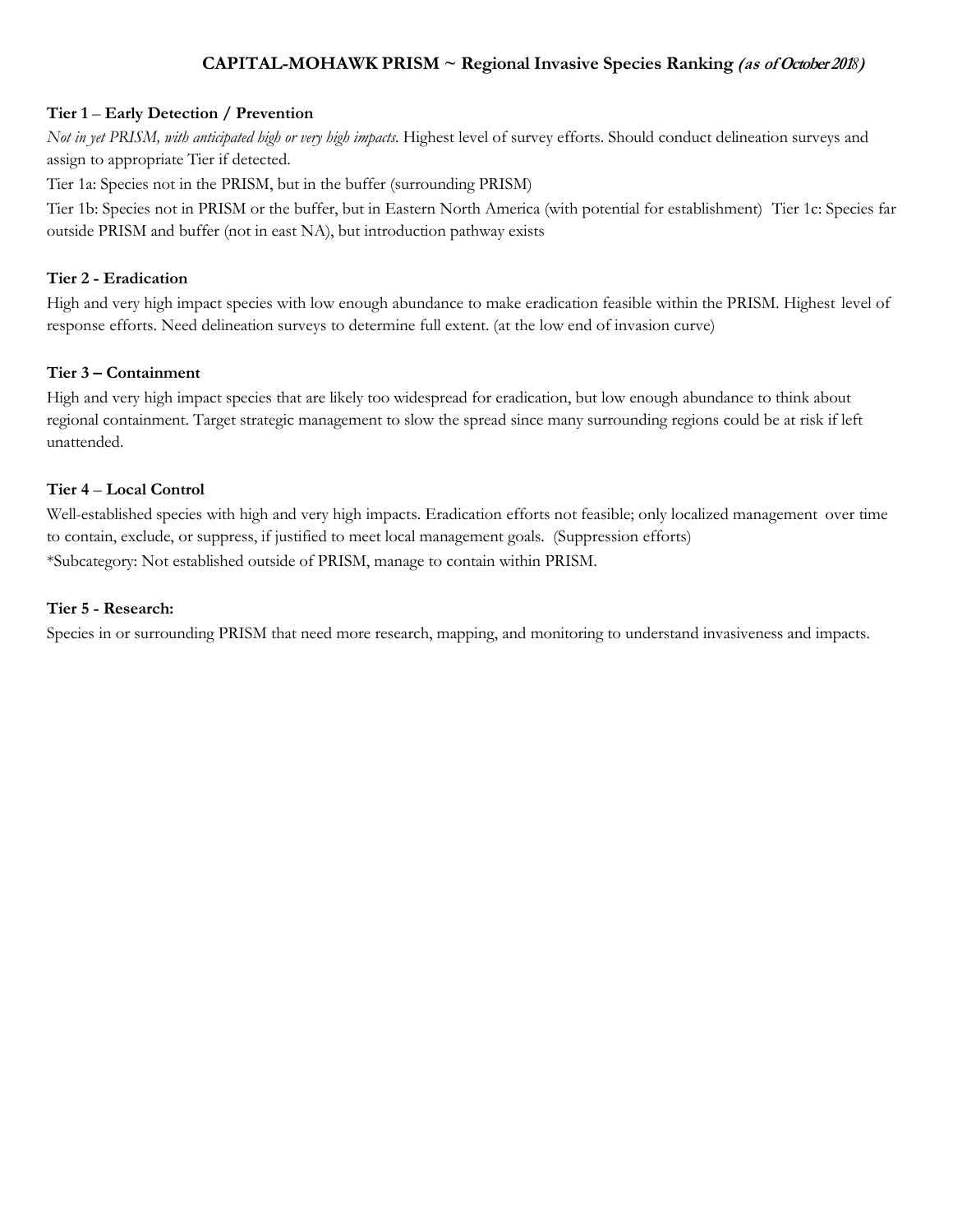## **Aquatic Invasive Plant Species:**

## **Tier 1:**

**1a**: *Aldrovanda vesiculosa,* Waterwheel *Cabomba caroliniana,* Carolina Fanwort *Hydrilla verticillata,* Hydrilla *Myriophyllum aquaticum,* Parrot feather

**1c:** *Alternanthera philoxeroides,* Alligatorweed

## **Tier 2:**

*Egeria densa,* Brazilian eloda *Nitellopsis obtusa,* Starry stonewort *Nymphoides peltata*, Yellow Floating-heart

### **Tier 3:**

*Hydrocharis morsus-ranae,* European Frog-bit *Myriophyllum heterophyllum,* Variable Leaf Watermilfoil

## **Tier 4:**

*Myriophyllum spicatum,* Eurasian Watermilfoil, *Potamogeton crispus,* Curly Pondweed *Trapa natans,* Water chestnut

## **Tier 5:**

*Didymosphenia geminata,* Didymo *Eichhornia crassipes*, Water Hyacinth *Marsilea quadrifolia*, European Water Fern *Pistia stratiotes*, Water Lettuce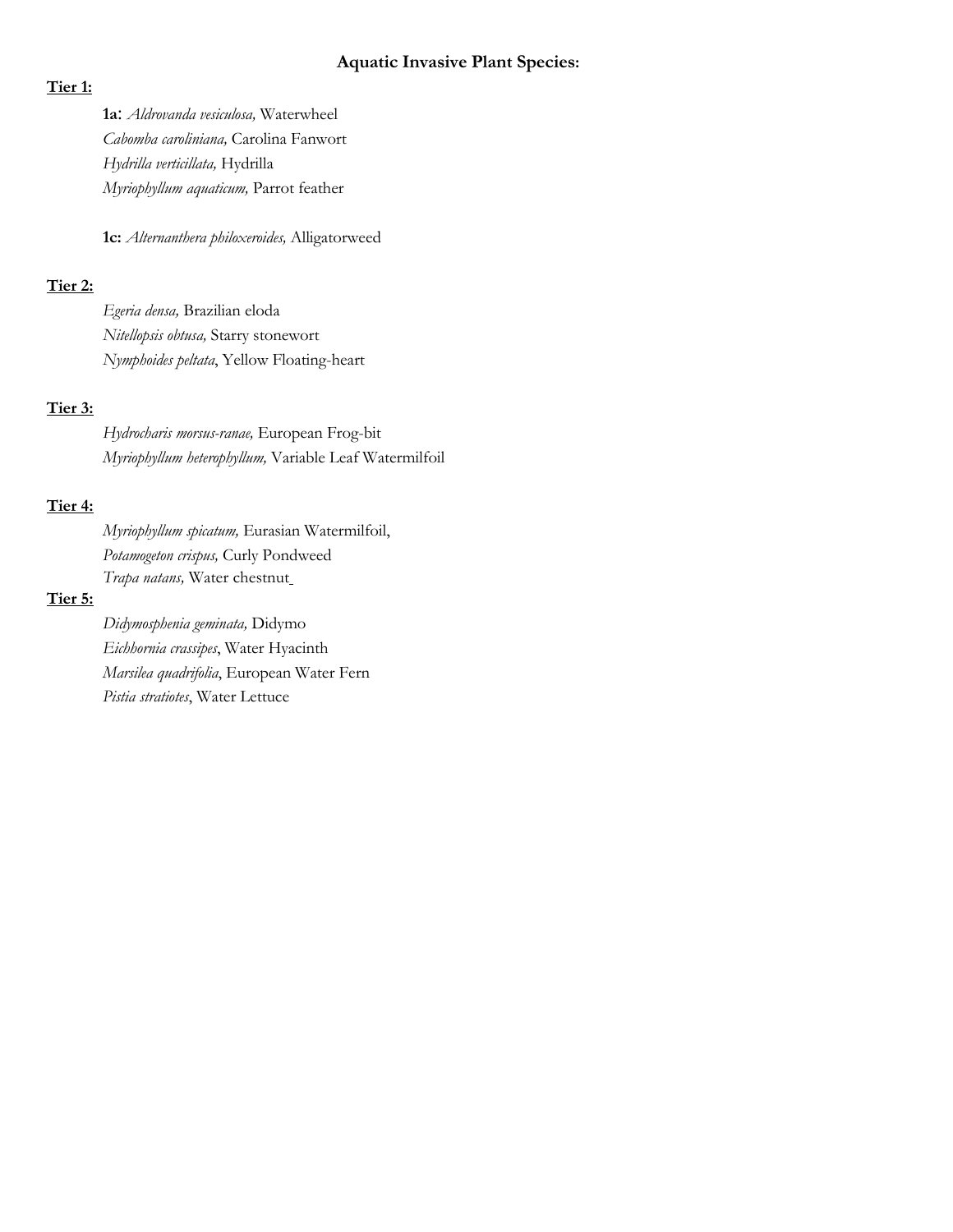## **Aquatic Invasive Animal Species:**

#### **Tier 1:**

**1a:** *Channa argus*, Northern Snakehead *Hemimysis anomala*, Bloody Red Shrimp *Misgurnus anguillicaudatus*, Oriental Weatherfish *Neogobius melanostomus*, Round Goby

**1b:** *Hypophthalmichtys* sp., Asian Carp *Tinca tinca*, Tench

## **Tier 2:**

*Bythotrephes longimanus*, Spiny Waterflea *Cipangopaludina chinensis*, Chinese Mystery Snail *Cygnus olor*, Mute Swan

## **Tier 3:**

*Bithynia tentaculata*, Mud Bithynia (snail)

## **Tier 4:**

*Carassius auratus*, Goldfish *Corbicula fluminea*, Asian Clam *Dreissena sp. (bugensis & polymorpha)*, Quagga & Zebra Mussel *Eriocheir sinensis*, Chinese Mitten Crab *Orconectes rusticus*, Rusty Crayfish *Scardinius erythrophthalmus*, Rudd *Trachemys scripta elegans*, Red-eared Slider (turtle)

### **Tier 5:**

*Alosa pseudoharengus*, Alewife (native to some drainages of NYS & ranked Medium)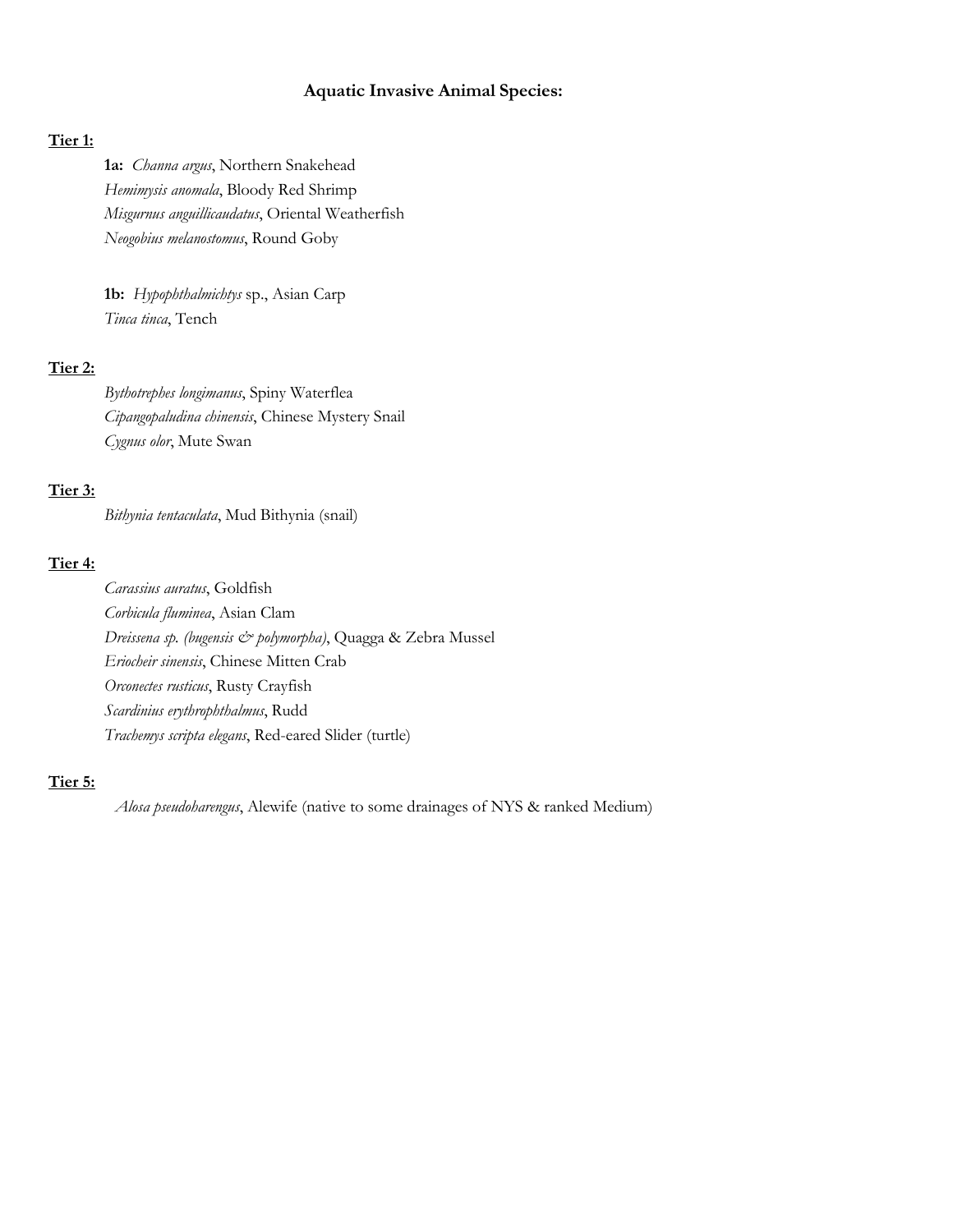## **Terrestrial Invasive Plant Species:**

## **Tier 1:**

**1a:** *Actinidia arguta*, Hardy Kiwi, Taravine *Actinidia polygama*, Silver Vine *Akebia quinata,* Chocolate Vine *Arum italicum,* Italian Arum *Brachypodium sylvaticum,* Slender False Brome *Clematis terniflora*, Japanese Virgin's Bower *Corydalis incisa,* Incised Fumewort *Cytisus scoparius*, Scotch Broom *Dioscorea polystachya*, Chinese Yam *Eragrostis curvula,* Weeping Lovegrass *Lespedeza cuneata,* Chinese Bushclover *Phellodendron amurense*, Amur Corktree *Photinia villosa,* Oriental Red-tip *Primula japonica,* Japanese Primrose *Pueraria montana* var. lobata, Kudzu *Rubus laciniatus,* Cutleaf Blackberry *Salix cinerea*, Gray Florists willow *Salvia glutinosa*, Sticky Sage *Schoenoplectus mucronatus*, Bog Bulrush (one historical record in CapMo) *Symplocos paniculata,* Sapphireberry *Viburnum dilatatum,* Linden Viburnum *Viburnum plicatum,* Double-File Viburnum *Viburnum sieboldii,* Siebold's Viburnum

**1b:** *Oplismenus hirtellus*, Wavyleaf Basketgrass *Perilla frutescens,* Beefsteak Plant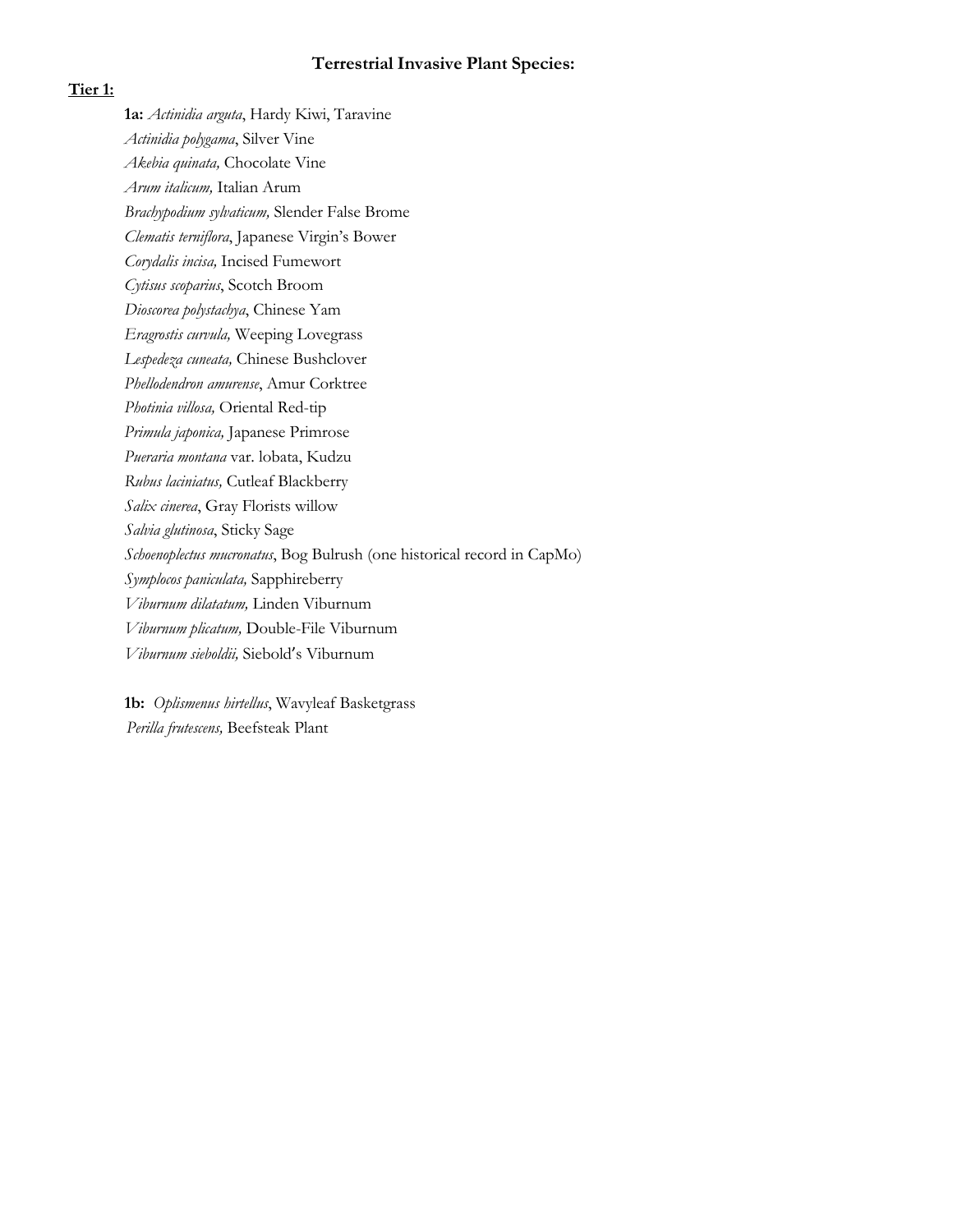#### **Tier 2:**

*Acer palmatum,* Japanese Maple *Acer pseudoplatanus*, Sycamore Maple *Ampelopsis glandulosa*, Porcelain Berry *Aralia elata*, Japanese Angelica Tree *Arthraxon hispidus*, Small Carpetgrass *Eleutherococcus pentaphyllus*, Five-leaf Aralia *Euonymous fortunei,* Wintercreeper *Ficaria verna* Lesser celandine *Hedera helix,* English Ivy *Heracleum mantegazzianum*, Giant Hogweed *Humulus japonicus*, Japanese Hops *Impatiens glandulifera,* Policeman's Helmet *Lamiastrum galeobdolon,* Yellow Archangel *Lespedeza bicolor,* Shrubby Bushclover *Lonicera maackii*, Amur Honeysuckle *Lysimachia vulgaris*, Yellow Garden Loosestrife *Malus seboldii,* Turingo Crabapple *Miscanthus sinensis*, Chinese Silver Grass *Persicaria perfoliata*, Mile-A-Minute Vine *Polygonum nepalense,* Nepalese Smartweed *Populus alba,* White Poplar *Rhodotypos scandens,* Black Jetbead *Rubus phoenicolasius*, Wineberry *Salix atrocinerea*, Rusty Willow *Silphium perfoliatum var. perfoliatum*, Cup-plant *Spirea japonica,* Japanese Spirea *Syringa reticulata,* Japanese Tree Lilac *Viburnum lantana,* Wayfaring Tree *Viburnum opulus,* European Cranberry Viburnum *Wisteria spp.,* Wisteria (Chinese and Japanese)

## **Tier 3:**

*Euphorbia virgata*, Leafy Spurge *Ulmus pumila,* Siberian Elm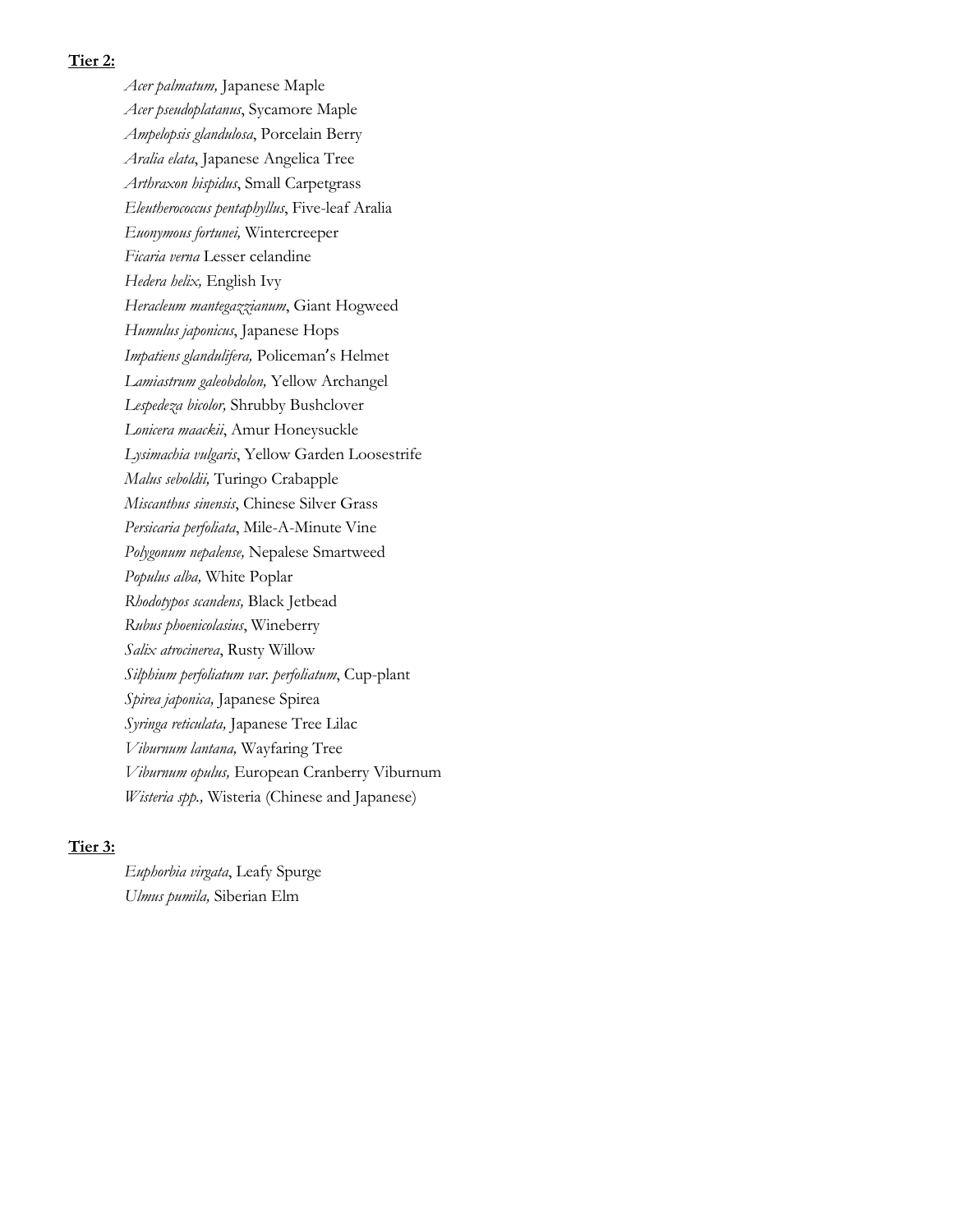## **Tier 4:**

*Acer platanoides*, Norway Maple *Aegopodium podagraria,* Bishop's Goutweed *Ailanthus altissima*, Tree of heaven *Alliaria petiolata*, Garlic Mustard *Alnus glutinosa,* Black Alder *Anthriscus sylvestris*, Wild Chervil *Artemisia vulgaris var. vulgaris*, Mugwort *Berberis thunbergii*, Japanese Barberry *Cardamine impatiens*, Narrowleaf Bittercress *Celastrus orbiculatus*, Asian Bittersweet *Centaurea stoebe spp. Micranthos*, Spotted Knapweed *Cirsium arvense*, Canada Thistle *Cynanchum louiseae*, Black Swallow-wort *Cynanchum rossicum*, Pale Swallow-wort *Dispsacus laciniatus*, Cut-leaf Teasel *Elaeagnus umbellata*, Autumn Olive *Euonymus alatus*, Burning Bush *Euphorbia cyparissias*, Cypress Spurge *Frangula alnus*, Glossy Buckthorn *Iris pseudacorus*, Water Flag Iris *Ligustrum spp.*, Privet *Lonicera japonica*, Japanese Honeysuckle *Lonicera morrowii*, Morrow Honeysuckle *Lonicera tatarica*, Tartarian Honeysuckle *Lonicera x bella*, Showy pink honeysuckle *Lythrum salicaria*, Purple Loosestrife *Microstegium vimineum*, Japanese Stiltgrass *Morus alba,* White Mulberry *Pastinaca sativa*, Wild Parsnip *Phalaris arundinacea*, Reed Canarygrass *Phramites australis ssp. Australis*, Common Reed *Reynoutria japonica var. japonica: Fallopia japonica var. japonica*, Japanese Knotweed *Rhamnus cathartica*, Common Buckthorn *Robinia pseudoacacia*, Black Locust *Rosa multiflora*, Multiflora Rose *Vinca Minor,* Periwinkle

#### **Tier 5:**

*Fallopia baldschuanica*, China Fleece Vine *Carlina vulgaris*, Carline Thistle *Commelina communis,* Asiatic Dayflower *Daphne mezereum,* February Daphne *Epilobium hirsutum,* Hairy Willow Herb *Lupinus polyphillus,* Bigleaf Lupine *Reynoutria sachalinensis: Fallopia sachalinensis*, Giant Knotweed *Sorghum halepense*, Johnsongrass